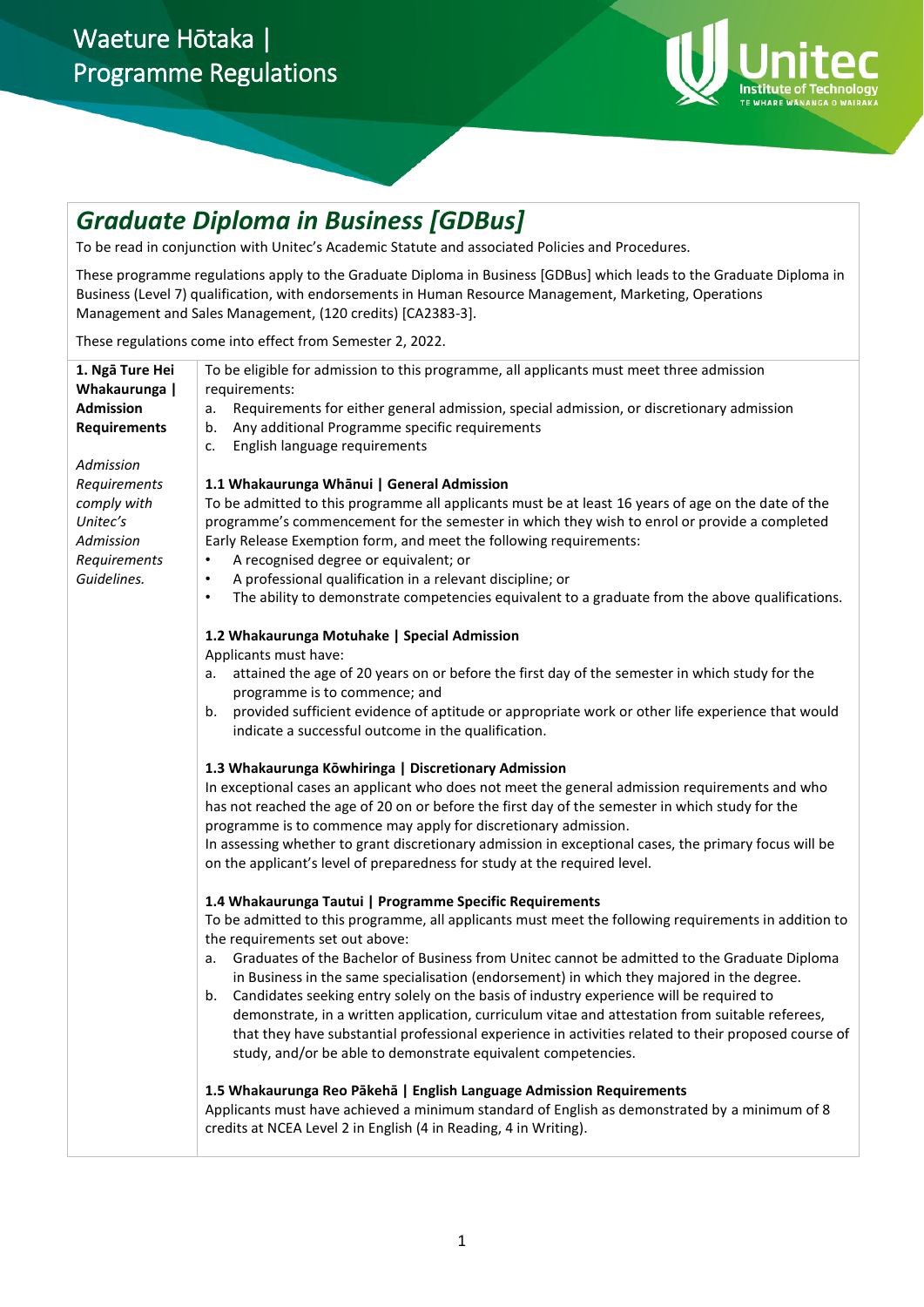|                                                                                                                                                                                                                            | Students Web-page. |                                                                                                                                                                                                                                          |    | kinds described in NZQA Rules on the Unitec English Language Requirements for International                                                                                                                                                                                                                                                                                                              |                      | International applicants must also provide evidence that they have the necessary English language<br>proficiency required for the Programme as demonstrated through the use of evidence of one of the                                                                                                                                                                                                                   |
|----------------------------------------------------------------------------------------------------------------------------------------------------------------------------------------------------------------------------|--------------------|------------------------------------------------------------------------------------------------------------------------------------------------------------------------------------------------------------------------------------------|----|----------------------------------------------------------------------------------------------------------------------------------------------------------------------------------------------------------------------------------------------------------------------------------------------------------------------------------------------------------------------------------------------------------|----------------------|-------------------------------------------------------------------------------------------------------------------------------------------------------------------------------------------------------------------------------------------------------------------------------------------------------------------------------------------------------------------------------------------------------------------------|
| 2. Paearu<br><b>Kōwhiri</b><br>Tukanga  <br><b>Selection Criteria</b><br>& Process<br><b>Selection Criteria</b><br>and Processes<br>comply with<br>Unitec's<br>Admission<br>Requirements<br>Guidelines.<br>3. Ngā Ture Hei | a.<br>b.<br>c.     | 2.1 Paearu Kōwhiri   Selection Criteria<br>following selection criteria will be applied:<br>2.2 Tukanga Kōwhiri   Selection Process<br>Committee (PAQC) responsible for the programme.<br>3.1 Whakaemi Tūtukitanga   Credit Accumulation |    | hold academic qualifications in excess of those stated;<br>have work, or other experience, relevant to the courses in the programme;<br>can demonstrate a strong commitment to succeed on the programme.<br>Applicants who meet the maximum number of listed criteria will be the preferred candidates<br>Selection will be made by Unitec staff members with the delegated authority to offer places to |                      | When the number of eligible applicants for admission exceeds the number of places available, the<br>applicants. These staff members will select students on the basis of written information supplied on<br>the enrolment form. At the discretion of the staff members, an interview (face-to-face or electronic)<br>may be required. A list of delegated staff members is maintained by the Programme Academic Quality |
| Whakawhiwhi<br>Tohu<br>Mātauranga  <br><b>Requirements</b><br>for the Award of                                                                                                                                             |                    | their chosen endorsement.                                                                                                                                                                                                                |    |                                                                                                                                                                                                                                                                                                                                                                                                          |                      | To be awarded the Graduate Diploma in Business a student must successfully complete a minimum of<br>120 credits in the pattern set out in Table 1 from the courses set out in Table 2a - 2d depending on<br>Table 1a: Credit Requirements for GDBus Human Resource Management, Operations Management                                                                                                                    |
| the Programme                                                                                                                                                                                                              |                    | & Marketing Endorsements                                                                                                                                                                                                                 |    |                                                                                                                                                                                                                                                                                                                                                                                                          |                      |                                                                                                                                                                                                                                                                                                                                                                                                                         |
|                                                                                                                                                                                                                            | Level              | <b>Compulsory Credits</b>                                                                                                                                                                                                                |    | <b>Elective Credits</b>                                                                                                                                                                                                                                                                                                                                                                                  | <b>Total Credits</b> |                                                                                                                                                                                                                                                                                                                                                                                                                         |
|                                                                                                                                                                                                                            | 5                  | 15                                                                                                                                                                                                                                       |    |                                                                                                                                                                                                                                                                                                                                                                                                          | 15                   |                                                                                                                                                                                                                                                                                                                                                                                                                         |
| Requirements                                                                                                                                                                                                               | 6                  | 30                                                                                                                                                                                                                                       |    |                                                                                                                                                                                                                                                                                                                                                                                                          | 30                   |                                                                                                                                                                                                                                                                                                                                                                                                                         |
| comply with                                                                                                                                                                                                                | 7                  | 45                                                                                                                                                                                                                                       |    | 30                                                                                                                                                                                                                                                                                                                                                                                                       | 75                   |                                                                                                                                                                                                                                                                                                                                                                                                                         |
| Unitec's<br>Programme                                                                                                                                                                                                      |                    | 90                                                                                                                                                                                                                                       |    | 30                                                                                                                                                                                                                                                                                                                                                                                                       | 120                  |                                                                                                                                                                                                                                                                                                                                                                                                                         |
| Completion and<br><b>Awards Policy</b><br>and associated                                                                                                                                                                   | <b>OFFERED)</b>    |                                                                                                                                                                                                                                          |    | Table 1b: Credit Requirements for GDBus Sales Management Endorsement (NOT CURRENTLY                                                                                                                                                                                                                                                                                                                      |                      |                                                                                                                                                                                                                                                                                                                                                                                                                         |
| procedure.                                                                                                                                                                                                                 | Level              | <b>Compulsory Credits</b>                                                                                                                                                                                                                |    | <b>Elective Credits</b>                                                                                                                                                                                                                                                                                                                                                                                  | <b>Total Credits</b> |                                                                                                                                                                                                                                                                                                                                                                                                                         |
|                                                                                                                                                                                                                            | 5                  | 15                                                                                                                                                                                                                                       |    |                                                                                                                                                                                                                                                                                                                                                                                                          | 15                   |                                                                                                                                                                                                                                                                                                                                                                                                                         |
|                                                                                                                                                                                                                            | 6                  | 30                                                                                                                                                                                                                                       |    |                                                                                                                                                                                                                                                                                                                                                                                                          | 30                   |                                                                                                                                                                                                                                                                                                                                                                                                                         |
|                                                                                                                                                                                                                            | 7                  | 60                                                                                                                                                                                                                                       |    | 15                                                                                                                                                                                                                                                                                                                                                                                                       | 75                   |                                                                                                                                                                                                                                                                                                                                                                                                                         |
|                                                                                                                                                                                                                            |                    | 105                                                                                                                                                                                                                                      |    | 15                                                                                                                                                                                                                                                                                                                                                                                                       | 120                  |                                                                                                                                                                                                                                                                                                                                                                                                                         |
|                                                                                                                                                                                                                            |                    |                                                                                                                                                                                                                                          |    |                                                                                                                                                                                                                                                                                                                                                                                                          |                      |                                                                                                                                                                                                                                                                                                                                                                                                                         |
| Compulsory courses are shown in bold and Elective courses in <i>italics</i> .                                                                                                                                              |                    |                                                                                                                                                                                                                                          |    | Table 2a: Course Details - Graduate Diploma in Business (Human Resource Management)                                                                                                                                                                                                                                                                                                                      |                      |                                                                                                                                                                                                                                                                                                                                                                                                                         |
| Course #                                                                                                                                                                                                                   | <b>Course Name</b> |                                                                                                                                                                                                                                          |    | Credits   Pre-requisites                                                                                                                                                                                                                                                                                                                                                                                 | Co-requisites        | <b>Restrictions</b>                                                                                                                                                                                                                                                                                                                                                                                                     |
|                                                                                                                                                                                                                            |                    |                                                                                                                                                                                                                                          |    |                                                                                                                                                                                                                                                                                                                                                                                                          |                      |                                                                                                                                                                                                                                                                                                                                                                                                                         |
| Level 5                                                                                                                                                                                                                    |                    |                                                                                                                                                                                                                                          |    |                                                                                                                                                                                                                                                                                                                                                                                                          |                      |                                                                                                                                                                                                                                                                                                                                                                                                                         |
| <b>BEBP5107</b>                                                                                                                                                                                                            |                    | <b>Business Functions</b>                                                                                                                                                                                                                | 15 |                                                                                                                                                                                                                                                                                                                                                                                                          |                      |                                                                                                                                                                                                                                                                                                                                                                                                                         |
| Level 6<br><b>BSNS6342</b>                                                                                                                                                                                                 |                    |                                                                                                                                                                                                                                          |    | <b>Relevant Academic</b>                                                                                                                                                                                                                                                                                                                                                                                 |                      |                                                                                                                                                                                                                                                                                                                                                                                                                         |
|                                                                                                                                                                                                                            | Organisational     |                                                                                                                                                                                                                                          | 15 |                                                                                                                                                                                                                                                                                                                                                                                                          |                      |                                                                                                                                                                                                                                                                                                                                                                                                                         |

**Level 7**

**Behaviour**

**and Management**

**BSNS6341 Talent Development** 

**Authority approval**

**Authority approval**

**15 Relevant Academic**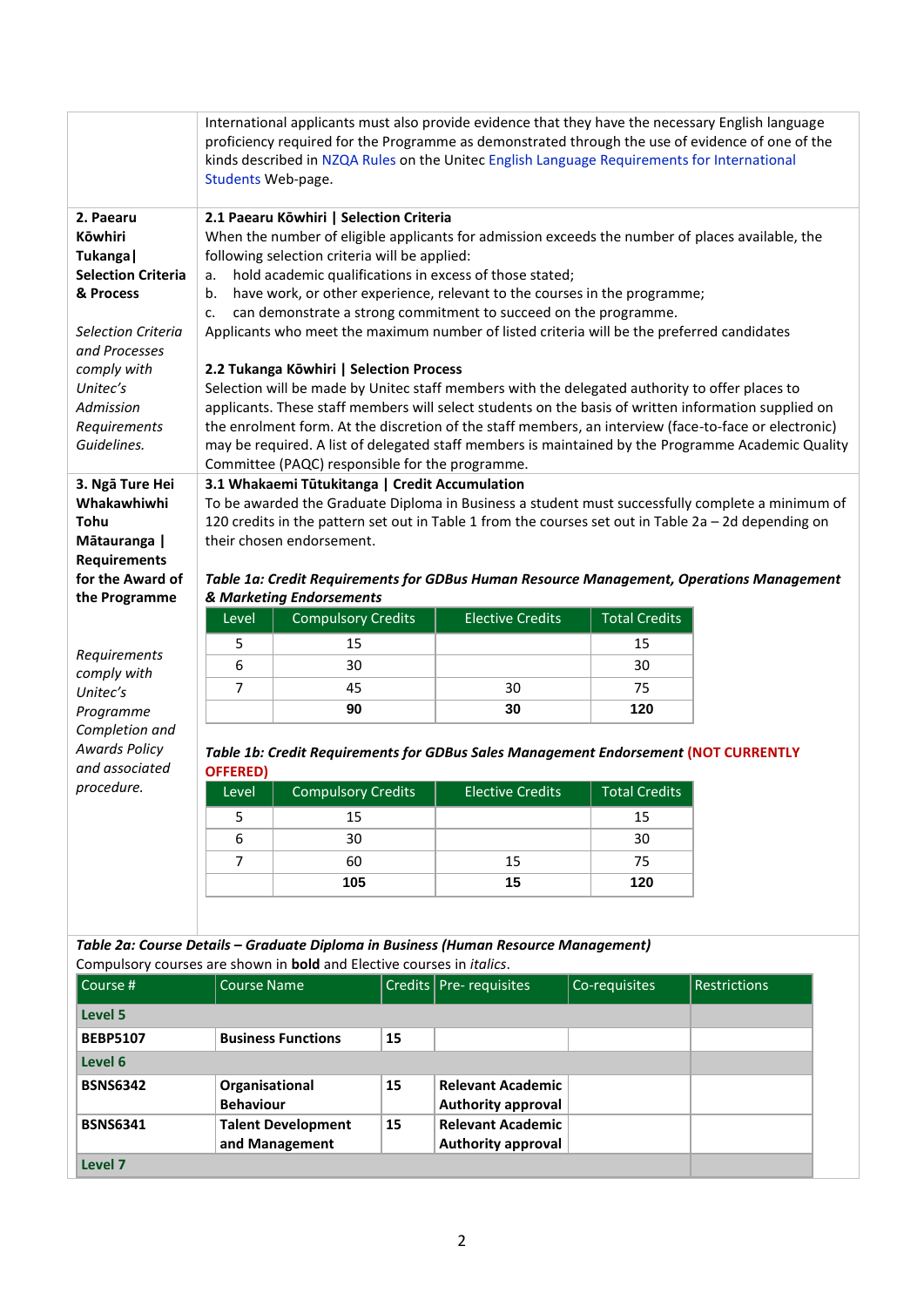| <b>BSNS7140</b> | <b>Applied Human</b><br><b>Resource Management</b> | 15 | <b>Relevant Academic</b><br><b>Authority approval</b>     |  |
|-----------------|----------------------------------------------------|----|-----------------------------------------------------------|--|
| <b>BSNS7340</b> | Organisational<br><b>Strategies</b>                | 15 | <b>Relevant Academic</b><br><b>Authority approval</b>     |  |
| <b>BSNS7162</b> | <b>Business Analytics</b>                          | 15 | <b>Relevant Academic</b><br><b>Authority approval</b>     |  |
| <i>BSNS7015</i> | Internship Based<br>Learning                       | 15 | 60 credits and<br>relevant Academic<br>Authority approval |  |
|                 | Plus, any one BBus Level 7, 15-credit course       |    |                                                           |  |

## *Table 2b: Course Details – Graduate Diploma in Business (Operations Management)* Compulsory courses are shown in **bold** and Elective courses in *italics*.

| Course #        | <b>Course Name</b>               |    | Credits   Pre- requisites | Co-requisites | <b>Restrictions</b> |
|-----------------|----------------------------------|----|---------------------------|---------------|---------------------|
| <b>Level 5</b>  |                                  |    |                           |               |                     |
| <b>BEBP5107</b> | <b>Business Functions</b>        | 15 |                           |               |                     |
| Level 6         |                                  |    |                           |               |                     |
| <b>BSNS6350</b> | <b>Operations Management</b>     | 15 | <b>Relevant Academic</b>  |               |                     |
|                 |                                  |    | <b>Authority approval</b> |               |                     |
| <b>BSNS6352</b> | <b>Supply Chain Management</b>   | 15 | <b>Relevant Academic</b>  |               |                     |
|                 |                                  |    | <b>Authority approval</b> |               |                     |
| Level 7         |                                  |    |                           |               |                     |
| <b>BSNS7340</b> | <b>Organisational Strategies</b> | 15 | <b>Relevant Academic</b>  |               | <b>APMG7340</b>     |
|                 |                                  |    | <b>Authority approval</b> |               |                     |
| <b>BSNS7350</b> | <b>Applied Operations</b>        | 15 | <b>Relevant Academic</b>  |               | <b>APMG7350</b>     |
|                 | <b>Management</b>                |    | <b>Authority approval</b> |               |                     |
| <b>BSNS7162</b> | <b>Business Analytics</b>        | 15 |                           |               |                     |
| <b>BSNS7015</b> | Internship Based Learning        | 15 | 60 credits and            |               | ALAF/ACTY           |
|                 |                                  |    | relevant Academic         |               | 7319,               |
|                 |                                  |    | Authority approval        |               | ALAF/ACTY           |
|                 |                                  |    |                           |               | 7219,               |
|                 |                                  |    |                           |               | APMG7349,           |
|                 |                                  |    |                           |               | APMG/BSNS           |
|                 |                                  |    |                           |               | 7359,               |
|                 |                                  |    |                           |               | APMG/BSNS           |
|                 |                                  |    |                           |               | 7389                |

*Plus, any one BBus Level 7, 15-credit course* 

## *Table 2c: Course Details – Graduate Diploma in Business (Marketing)*

|                 | Compulsory courses are shown in <b>bold</b> and Elective courses in <i>italics</i> . |    |                           |               |                     |
|-----------------|--------------------------------------------------------------------------------------|----|---------------------------|---------------|---------------------|
| l Course #      | Course Name                                                                          |    | Credits   Pre- requisites | Co-requisites | <b>Restrictions</b> |
| Level 5         |                                                                                      |    |                           |               |                     |
| <b>BEBP5107</b> | <b>Business Functions</b>                                                            | 15 |                           |               |                     |
| Level 6         |                                                                                      |    |                           |               |                     |
| <b>BSNS6100</b> | <b>Marketing Management</b>                                                          | 15 | <b>Relevant Academic</b>  |               |                     |
|                 |                                                                                      |    | <b>Authority approval</b> |               |                     |
| <b>BSNS6363</b> | <b>Digital Marketing</b>                                                             | 15 | <b>Relevant Academic</b>  |               |                     |
|                 |                                                                                      |    | <b>Authority approval</b> |               |                     |
| Level 7         |                                                                                      |    |                           |               |                     |
| <b>BSNS7100</b> | <b>Advanced Marketing</b>                                                            | 15 | <b>Relevant Academic</b>  |               |                     |
|                 |                                                                                      |    | Authority approval        |               |                     |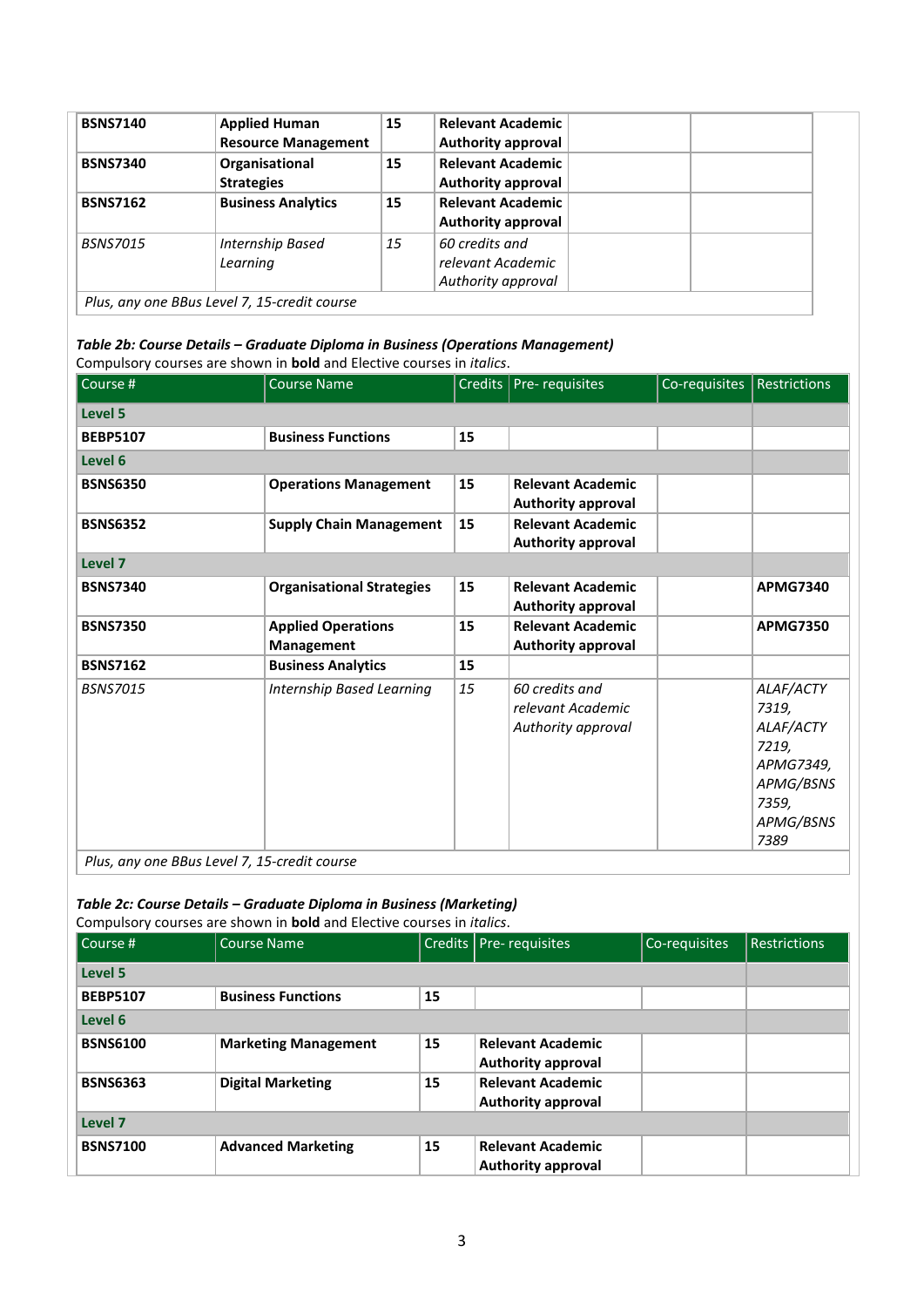| <b>BSNS7575</b> | <b>Search Engine Optimisation</b>                                | 15 |                                                       |  |
|-----------------|------------------------------------------------------------------|----|-------------------------------------------------------|--|
| <b>BSNS7162</b> | <b>Business Analytics</b>                                        | 15 | <b>Relevant Academic</b><br><b>Authority approval</b> |  |
| <i>BSNS7340</i> | <b>Organisational Strategies</b>                                 | 15 | Relevant Academic<br>Authority approval               |  |
| <i>BSNS7110</i> | Google Certified (Web-based<br><b>Advertising and Analytics)</b> | 15 | Relevant Academic<br>Authority approval               |  |
| <b>BSNS7015</b> | Internship Based Learning                                        | 15 | Relevant Academic<br>Authority approval               |  |
| <b>BSNS7474</b> | Social Media Marketing                                           | 15 | Relevant Academic<br>Authority approval               |  |

*Table 2d: Course Details – Graduate Diploma in Business (Sales Management)* **(NOT CURRENTLY OFFERED** Compulsory courses are shown in **bold** and Elective courses in *italics*.

| Course #        | <b>Course Name</b>                                               |    | Credits   Pre- requisites                                        | Co-requisites                                                                 | <b>Restrictions</b> |
|-----------------|------------------------------------------------------------------|----|------------------------------------------------------------------|-------------------------------------------------------------------------------|---------------------|
| <b>Level 5</b>  |                                                                  |    |                                                                  |                                                                               |                     |
| <b>BSNS5340</b> | <b>Marketing Fundamentals</b>                                    | 15 |                                                                  |                                                                               | <b>APMG5340</b>     |
| Level 6         |                                                                  |    |                                                                  |                                                                               |                     |
| <b>BSNS6373</b> | <b>Sales Management</b>                                          | 15 |                                                                  | <b>BSNS5340 or</b><br><b>APMG5340</b>                                         |                     |
| <b>BSNS6374</b> | <b>Integrated Marketing</b><br><b>Communications</b>             | 15 |                                                                  | <b>BSNS5340 or</b><br>APMG5340 or<br><b>COMM5530</b><br>or<br><b>COMM5430</b> |                     |
| <b>BSNS6372</b> | <b>Buyer Behaviour</b>                                           | 15 |                                                                  | <b>BSNS5340 or</b><br>APMG5340 or<br><b>BSNS5400</b>                          | APMG6372            |
| <b>BSNS6363</b> | Digital Marketing                                                | 15 | <b>BSNS5340</b>                                                  |                                                                               |                     |
| Level 7         |                                                                  |    |                                                                  |                                                                               |                     |
| <b>BSNS7370</b> | <b>Marketing Strategy</b>                                        | 15 | <b>BSNS6373</b><br>or APMG6373                                   |                                                                               |                     |
| <b>BSNS7373</b> | <b>Applied Digital Marketing</b>                                 | 15 |                                                                  | <b>BSNS5340</b>                                                               |                     |
| <b>BSNS7452</b> | <b>Advanced Sales Management</b>                                 | 15 | <b>BSNS6373</b><br>or APMG6373                                   |                                                                               |                     |
| <b>BSNS7454</b> | <b>Strategic Brand Management</b>                                | 15 |                                                                  | <b>BSNS5340 or</b><br><b>APMG5340</b>                                         |                     |
| <b>BSNS7110</b> | Google Certified (Web-based<br><b>Advertising and Analytics)</b> | 15 | 45 credits at<br>level 6 or above                                |                                                                               |                     |
| <b>BSNS7015</b> | <b>Internship Based Learning</b>                                 | 15 | 60 credits and relevant<br><b>Academic Authority</b><br>approval |                                                                               |                     |
| <b>BSNS7575</b> | Search Engine Optimisation                                       | 15 | <b>BSNS7373</b>                                                  |                                                                               |                     |
| <b>BSNS7474</b> | Social Media Marketing                                           | 15 | <b>BSNS5340</b>                                                  |                                                                               |                     |

**3.2 Mahi Waehanga Pāhekoheko | Integrated and Work-based components**

All Graduate Diploma in Business students have the opportunity through the Internship Based Learning course to complete an approved placement of a minimum of 140 hours in the workplace within the parameters agreed with the sponsoring organisation and academic staff member. The process of negotiating the project/work placement will be overseen by the course co-ordinator. All students must comply with the Work Based Learning: Internship Placement requirements for specific courses, as defined in the Student Handbook.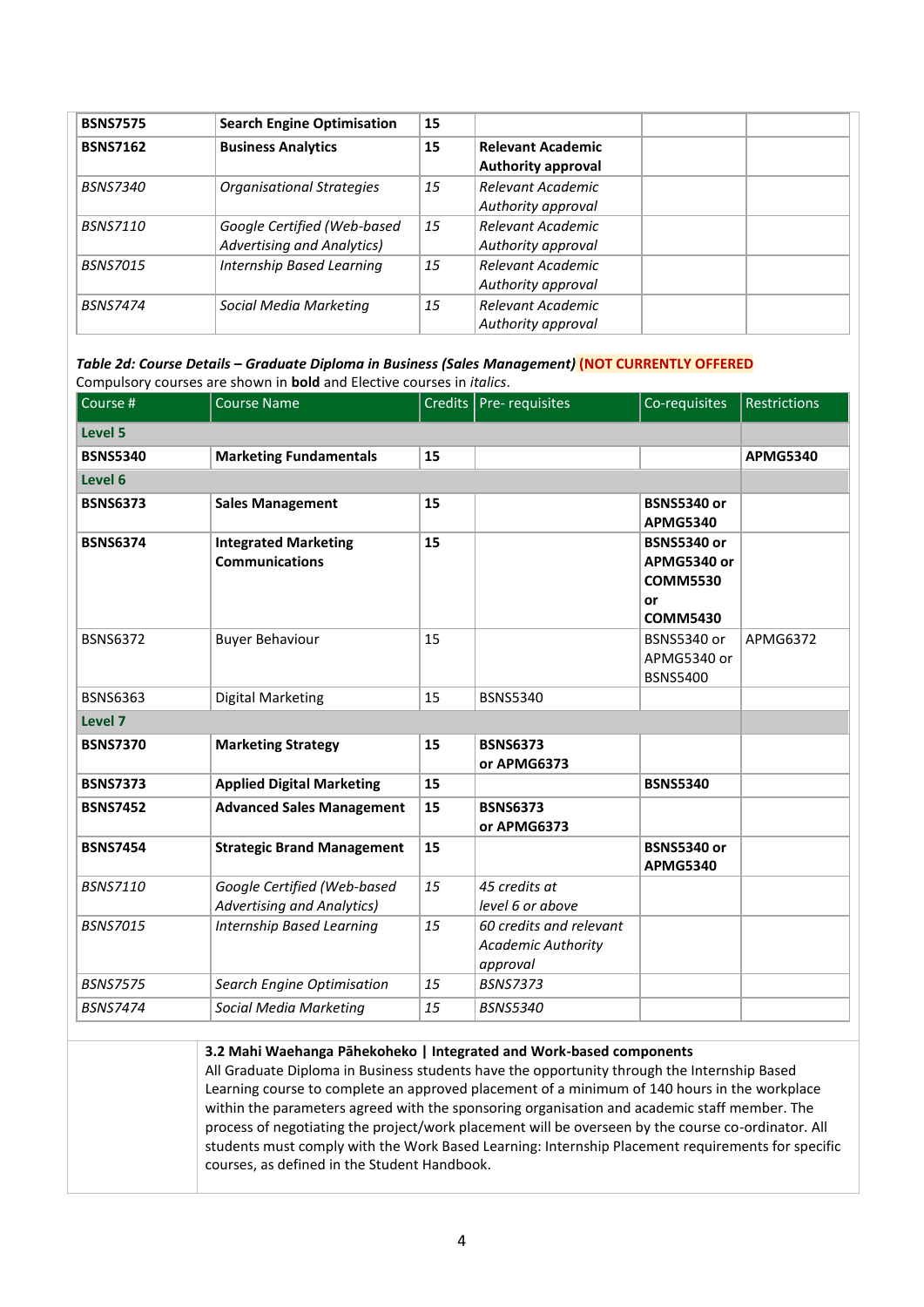|                                  |             |                                         | 3.3 Mahi Akoranga I A Wāhanga   Course Load per Semester                         |            |                                                                                                           |
|----------------------------------|-------------|-----------------------------------------|----------------------------------------------------------------------------------|------------|-----------------------------------------------------------------------------------------------------------|
|                                  |             |                                         |                                                                                  |            | The normal full-time course load is 60 credits per Semester, or 75 credits with the approval of the       |
|                                  |             | relevant academic authority.            |                                                                                  |            |                                                                                                           |
|                                  |             |                                         |                                                                                  |            |                                                                                                           |
|                                  |             |                                         | 3.4 Whakaurunga Takiwā   Enrolment Periods                                       |            |                                                                                                           |
|                                  |             |                                         |                                                                                  |            | The normal enrolment period is 1 year (full-time study) or 2-6 years (part-time study).                   |
|                                  |             |                                         |                                                                                  |            | Students who are prevented by ill health, or other cause, from completing the programme                   |
|                                  |             |                                         |                                                                                  |            | requirements within the maximum period of enrolment, the relevant academic authority may                  |
|                                  |             |                                         | approve suspension of enrolment for up to a maximum of 1 Semester.               |            |                                                                                                           |
|                                  |             |                                         | The maximum period to complete this Programme is 8 years.                        |            |                                                                                                           |
|                                  |             |                                         |                                                                                  |            |                                                                                                           |
|                                  |             |                                         | 3.5 Whakawhiwhi Tāpiripiri   Additional Awards                                   |            |                                                                                                           |
|                                  |             |                                         | There are no additional awards available in this programme.                      |            |                                                                                                           |
| 4. Tūtukitanga                   |             |                                         | 4.1 Whakawhiti Tūtukitanga   Cross Credit                                        |            |                                                                                                           |
| Whakamihi                        |             |                                         |                                                                                  |            | Credits will not be awarded for successful study that took place more than 5 years prior to the date of   |
| <b>Credit</b>                    |             | first enrolment in the programme.       |                                                                                  |            |                                                                                                           |
| Recognition                      |             |                                         |                                                                                  |            | a. A student may be awarded credits or exemptions in recognition of successful equivalent study, at       |
|                                  |             |                                         | the same or a higher level in the context of another programme.                  |            |                                                                                                           |
| Credit                           | b.          | The credit recognition may be:          |                                                                                  |            |                                                                                                           |
| Recognition                      | i.          |                                         |                                                                                  |            | specified, where there is direct equivalence of the learning outcomes of a completed                      |
| complies with                    |             |                                         | course and a course in the programme; or                                         |            |                                                                                                           |
| Unitec's                         | ii.         |                                         |                                                                                  |            | unspecified, where the previous study has taken place in a programme with a similar                       |
| Assessment,                      |             |                                         | philosophy but there is no exact match in the programme's courses.               |            |                                                                                                           |
| Moderation and                   | c.          |                                         | Cross credits will not be given for an Internship Based Learning Course.         |            |                                                                                                           |
| Grades Policy and                |             |                                         |                                                                                  |            |                                                                                                           |
| associated                       |             |                                         | 4.2 Aromatawai Tōmua   Assessment of Prior Learning (APL)                        |            |                                                                                                           |
| procedure.                       |             |                                         |                                                                                  |            | Assessment of Prior Learning is available for all courses in this programme. APL decisions will be made   |
|                                  |             |                                         | on a case-by-case basis under the Unitec Assessment of Prior Learning Procedure. |            |                                                                                                           |
|                                  |             |                                         |                                                                                  |            |                                                                                                           |
|                                  |             | 4.3 Ngā whakawhitinga   Credit Transfer |                                                                                  |            |                                                                                                           |
|                                  |             |                                         |                                                                                  |            | Graduates of the Bachelor of Business from Unitec may be granted credit recognition towards the           |
|                                  | 45 credits. |                                         |                                                                                  |            | Graduate Diploma in Business at the discretion of the relevant Academic Authority, to a maximum of        |
| 5. Waeture                       |             |                                         | 5.1 Paparahi Aromatawai   Assessment Basis                                       |            |                                                                                                           |
| Aromatawai                       |             |                                         |                                                                                  |            | Assessment in this programme uses both achievement-based (Table 3a) and competency-based                  |
|                                  |             | (Table 3b) grading scales for courses.  |                                                                                  |            |                                                                                                           |
| Assessment<br><b>Regulations</b> |             |                                         |                                                                                  |            |                                                                                                           |
|                                  |             |                                         |                                                                                  |            | Internship Based Learning courses are competency based. Students must achieve all of the outcomes         |
| Assessment                       |             |                                         | in competency-based assessment in order to pass those courses.                   |            |                                                                                                           |
| Regulations                      |             |                                         |                                                                                  |            | All other courses are achievement based using an 11-point grading scale. Students must obtain at          |
| comply with                      |             |                                         | least 50% overall score in order to pass that course.                            |            |                                                                                                           |
| Unitec's                         |             |                                         |                                                                                  |            | In order to achieve a passing grade for a course in which there is a final examination, all students must |
| Assessment,                      |             |                                         | achieve at least 40% in the final examination for that course.                   |            |                                                                                                           |
| Moderation and                   |             | 5.2 Ākoranga Taumata   Course grades    |                                                                                  |            |                                                                                                           |
| Grades Policy and                |             |                                         |                                                                                  |            | Course grades will be determined by the mathematical aggregation of weighted assessment marks             |
| associated                       |             |                                         |                                                                                  |            | and reported according to the following scales. Participants must obtain at least 50% overall score in    |
| procedure.                       |             |                                         | order to pass achievement-based assessment.                                      |            |                                                                                                           |
|                                  |             |                                         | Table 3a: Achievement based 11-point assessment system                           |            |                                                                                                           |
|                                  | Grade       | Meaning                                 | Result                                                                           | Percentage |                                                                                                           |
|                                  | A+          | Distinction                             | <b>Credits Earned</b>                                                            | $90 - 100$ |                                                                                                           |
|                                  |             |                                         |                                                                                  |            |                                                                                                           |
|                                  | Α           | Distinction                             | <b>Credits Earned</b>                                                            | $85 - 89$  |                                                                                                           |
|                                  | A-          | Distinction                             | <b>Credits Earned</b>                                                            | $80 - 84$  |                                                                                                           |
|                                  | B+          | Merit                                   | <b>Credits Earned</b>                                                            | $75 - 79$  |                                                                                                           |
|                                  | В           | Merit                                   | <b>Credits Earned</b>                                                            | $70 - 74$  |                                                                                                           |
|                                  | В-          | Merit                                   | <b>Credits Earned</b>                                                            | $65 - 69$  |                                                                                                           |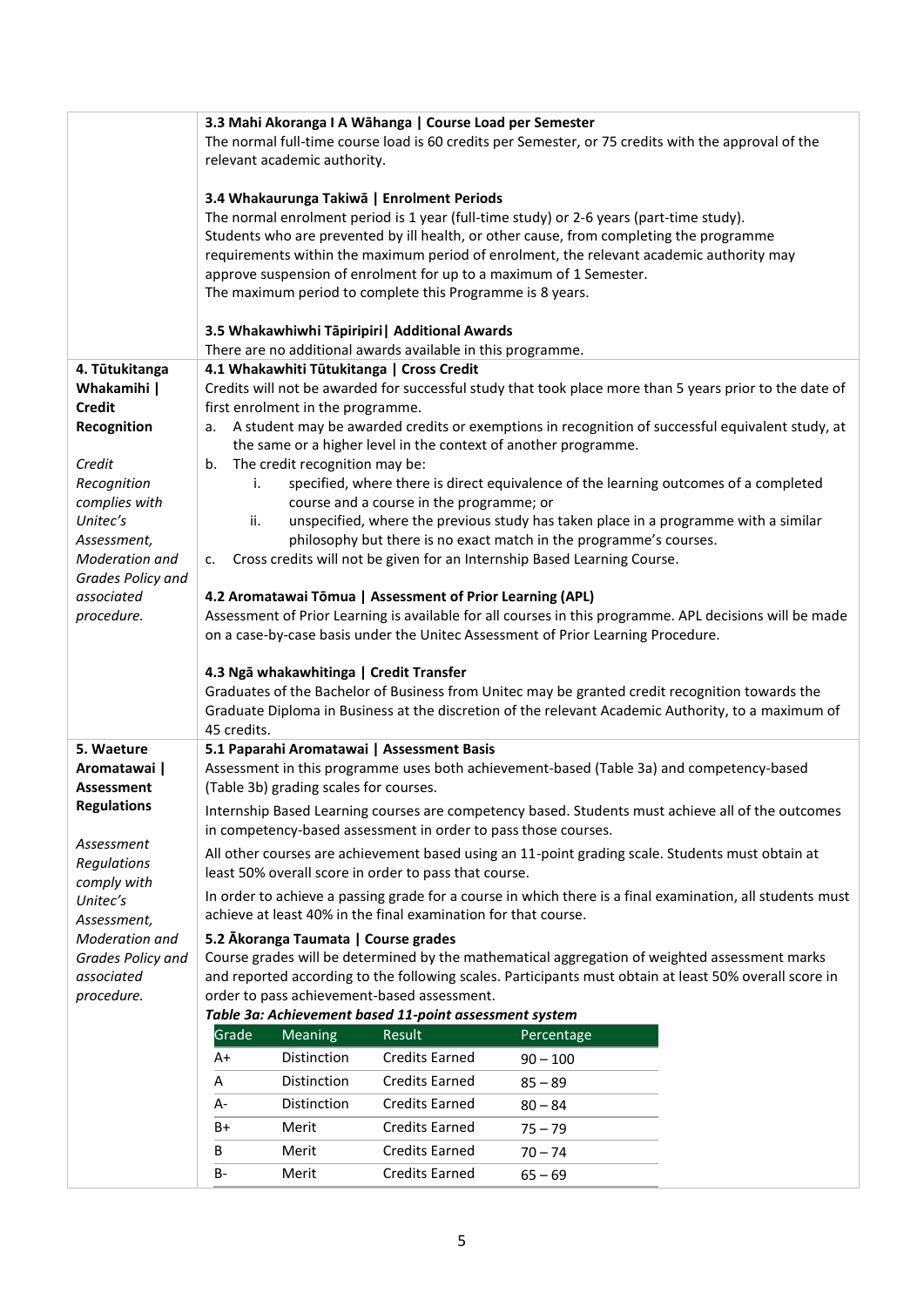| $C+$          | Pass                                                 | <b>Credits Earned</b><br>$60 - 64$                                                                                                                                                                                                                                                                                                                   |
|---------------|------------------------------------------------------|------------------------------------------------------------------------------------------------------------------------------------------------------------------------------------------------------------------------------------------------------------------------------------------------------------------------------------------------------|
|               |                                                      |                                                                                                                                                                                                                                                                                                                                                      |
| C             | Pass                                                 | <b>Credits Earned</b><br>$55 - 59$                                                                                                                                                                                                                                                                                                                   |
| C-            | Pass                                                 | <b>Credits Earned</b><br>$50 - 54$                                                                                                                                                                                                                                                                                                                   |
| D             | Fail                                                 | No Credits Earned<br>$40 - 49$                                                                                                                                                                                                                                                                                                                       |
| Ε             | Fail                                                 | No Credits Earned<br>$0 - 39$                                                                                                                                                                                                                                                                                                                        |
|               | Table 3b: Competency based 3-point assessment system | For Internship Based Learning courses the grades will be determined according to the following<br>criteria. Participants must achieve all of the outcomes in order to pass competency-based assessment.                                                                                                                                              |
| Grade         | Meaning                                              | Result                                                                                                                                                                                                                                                                                                                                               |
| м             | <b>Merit Pass</b>                                    | <b>Credits Earned</b>                                                                                                                                                                                                                                                                                                                                |
| P             | Pass                                                 | <b>Credits Earned</b>                                                                                                                                                                                                                                                                                                                                |
| <b>NC</b>     | Not Yet Competent                                    | No Credits Earned                                                                                                                                                                                                                                                                                                                                    |
|               | 5.3 Paearu Taumata   Grade Criteria                  |                                                                                                                                                                                                                                                                                                                                                      |
|               |                                                      | Students may be awarded one of the following grades for a course:                                                                                                                                                                                                                                                                                    |
|               | Table 4: Grade Criteria                              |                                                                                                                                                                                                                                                                                                                                                      |
| Grade         | Meaning                                              | Criteria                                                                                                                                                                                                                                                                                                                                             |
| <b>CR</b>     | <b>Credit Recognition</b>                            | The student has applied for and been awarded a credit<br>recognition from another qualification                                                                                                                                                                                                                                                      |
| <b>CTG</b>    | Continuing                                           | The Course runs for more than one semester and the final<br>Summative Assessment has not yet occurred. No Credits<br>earned                                                                                                                                                                                                                          |
| <b>DEF</b>    | Deferred                                             | The student has approval to complete a Course<br>Assessment beyond the schedule date. Unless an exception<br>has been approved, any Deferred Grade remaining on a<br>student's record beyond a duration equal to that of the<br>original course will be changed to the grade to which the<br>Student would otherwise be entitled. No Credits earned. |
| <b>DNC</b>    | Did not Complete                                     | The grade DNC (Did Not Complete) is recorded if a student<br>has either withdrawn after 75% of the scheduled Course<br>duration; or not attempted a compulsory item of<br>Assessment within a Course. No Credits earned.                                                                                                                             |
| ES            | <b>Student Exchange</b>                              | The Student has completed an approved inter-institutional<br>exchange and it is not appropriate for another grade to be<br>awarded. No Credits earned.                                                                                                                                                                                               |
| NGA           | No Grade Associated                                  | Course assessment and reporting of results are not<br>required for this course or are carried out by an external<br>agency. No Credits earned                                                                                                                                                                                                        |
| R             | <b>Restricted Pass</b>                               | The student has been awarded a restricted pass subject to<br>Relevant clause in this schedule. Credits earned.                                                                                                                                                                                                                                       |
| W             | Withdrawn                                            | The student withdraws from a Course after 10% of the<br>scheduled Course duration and up to, or at, the date at<br>which 75% of the scheduled Course has passed. No credits<br>earned.                                                                                                                                                               |
| #             | <b>Estimated Grade</b>                               | If any portion of Summative Assessment has been<br>estimated, the final grade will be an estimated grade, and<br>annotated "#" on the Student's Academic Record.                                                                                                                                                                                     |
| 6. Aromatawai | 6.1 Akoranga Aromatawai   Course Assessment          |                                                                                                                                                                                                                                                                                                                                                      |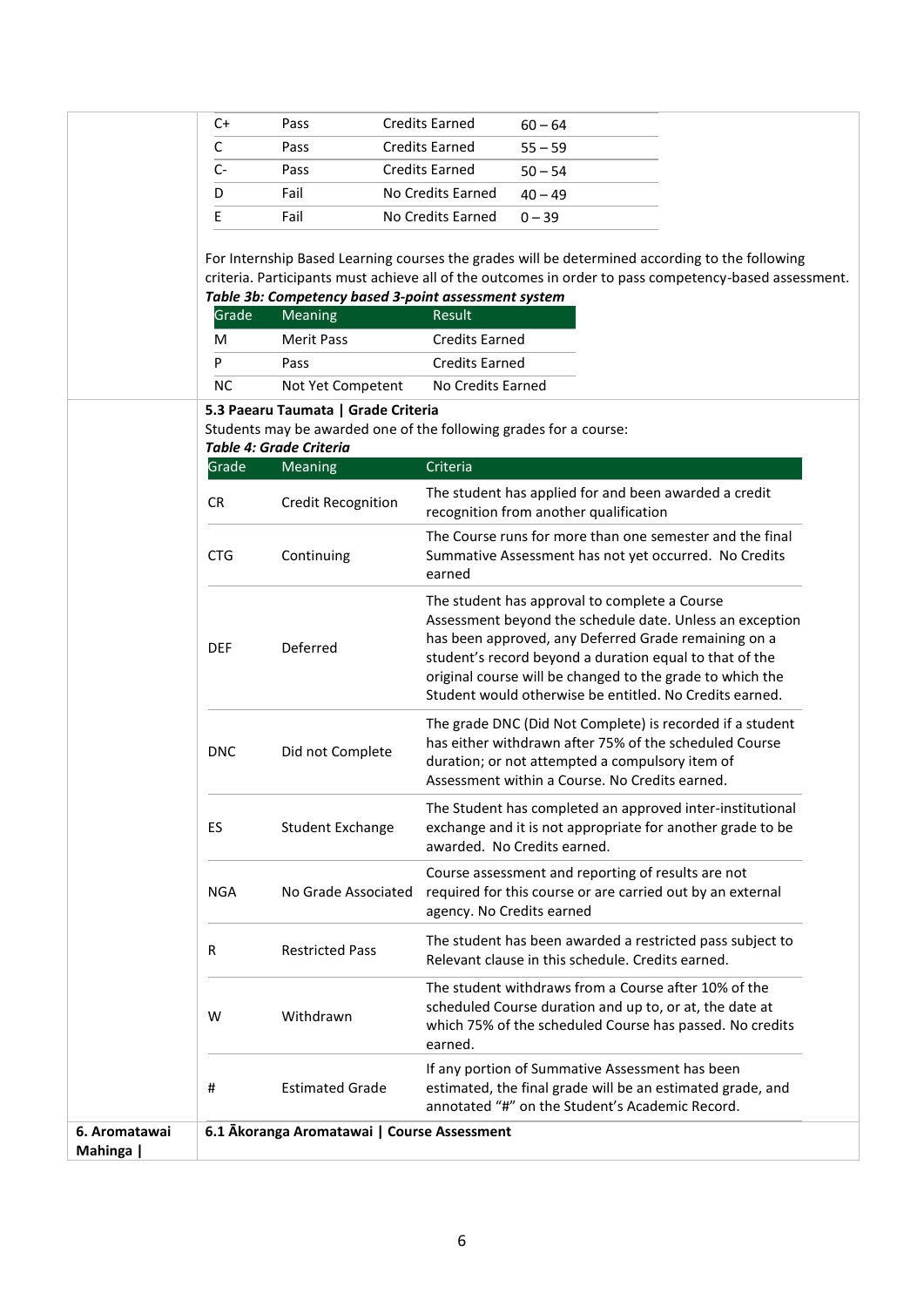| <b>Assessment</b>        | Courses employ both formative and summative assessment activities. Formative assessments do not                                                                                             |
|--------------------------|---------------------------------------------------------------------------------------------------------------------------------------------------------------------------------------------|
| <b>Procedures</b>        | contribute to the final grade for a given course. All summative assessment elements are compulsory                                                                                          |
|                          | unless otherwise approved and noted in course information.                                                                                                                                  |
| Assessment<br>Procedures | Students must attempt all compulsory assessment activities in order to pass and receive credit for any                                                                                      |
| comply with              | course. Students who do not attempt a compulsory item of assessment may be awarded a 'Did Not                                                                                               |
| Unitec's                 | Complete'(DNC) for the whole course and may not earn any credits.                                                                                                                           |
| Assessment               |                                                                                                                                                                                             |
| Moderation and           | 6.2 Aromatawai I Roto I Te Reo   Assessment in Te Reo                                                                                                                                       |
| Grades Policy and        | All students have the right to submit any summative assessment task in Te reo Māori. The process for                                                                                        |
| associated               | submission of summative assessment work in Te reo Māori is governed by the Unitec Assessment in                                                                                             |
| procedure.               | Te Reo Māori procedure and detailed in course material.                                                                                                                                     |
|                          |                                                                                                                                                                                             |
|                          | 6.3 Tāpaetanga Tōmuri   Submission and late submission of work                                                                                                                              |
|                          | The due dates for all summative assessment work will be notified at the commencement of each<br>a.                                                                                          |
|                          | course.                                                                                                                                                                                     |
|                          | b. Any assessment that is submitted late (and does not have a prior approved extension) will be                                                                                             |
|                          | penalised by a deduction of 10% per day of the participants assignment mark, up to five (5) days,                                                                                           |
|                          | inclusive of weekends.                                                                                                                                                                      |
|                          | c. Applications for extensions must be made by according to procedure noted in Student                                                                                                      |
|                          | Handbooks and course documentation.                                                                                                                                                         |
|                          | d. Any extension will be carried out within a specified time period as agreed with the relevant                                                                                             |
|                          | academic authority and no further extensions will be granted.                                                                                                                               |
|                          | No assignment will be accepted five (5) days (inclusive of weekends) after the due date. If the<br>e.                                                                                       |
|                          | assessment is not compulsory, the participants will receive a 'zero' grade for that assignment. If                                                                                          |
|                          | the assignment is compulsory, then the participants will receive a Did Not Complete (DNC) grade                                                                                             |
|                          | for the entire course.                                                                                                                                                                      |
|                          |                                                                                                                                                                                             |
|                          | 6.4 Whakamātautau Anō   Resubmission or Reassessment<br>Resubmission/reassessment is only available for Internship Based Learning courses. No other courses                                 |
|                          | allow resubmission or reassessment.                                                                                                                                                         |
|                          |                                                                                                                                                                                             |
|                          | A student may apply to undertake a resubmission/reassessment for a failed assessment in Internship                                                                                          |
|                          | Based Learning courses within 5 days of receiving their marked assessment.                                                                                                                  |
|                          | The following conditions apply:                                                                                                                                                             |
|                          | only one reassessment or resubmission per Internship Based Learning course.<br>а. –                                                                                                         |
|                          | Any approved resubmission/reassessment will be carried out within a specified time period as<br>b.                                                                                          |
|                          | agreed with the relevant academic authority.                                                                                                                                                |
|                          | In all cases for resubmission, the original marked assignment will accompany resubmitted<br>c.                                                                                              |
|                          | assignments. If resubmitted work is not accompanied by the original marked assignment, the                                                                                                  |
|                          | resubmitted work will not be marked and the original grade will stand.                                                                                                                      |
|                          | The maximum grade for any resubmission/reassessment of an assessment is the lowest pass<br>d.                                                                                               |
|                          | grade.                                                                                                                                                                                      |
|                          | Assignments that are handed in late are not eligible for resubmission or reassessment.<br>e.                                                                                                |
|                          |                                                                                                                                                                                             |
|                          | 6.5 Ahuatanga Aromatawai Motuhake   Affected Performance Consideration                                                                                                                      |
|                          | A student may apply for Affected Performance Consideration (APC) if:                                                                                                                        |
|                          | The student is unable to attend an examination, compulsory assessment or fixed time and place<br>$\bullet$                                                                                  |
|                          | assessment activity due to illness, injury, bereavement or other critical circumstances<br>The student's preparation for, or performance in an examination or any summative assessment<br>٠ |
|                          | has been seriously impaired due to circumstances beyond their control                                                                                                                       |
|                          | Applications for APC are made by a student within 5 working days of the affected assessment event.                                                                                          |
|                          | Decisions to approve an APC and to apply any remedy are made according to the Assessment and                                                                                                |
|                          | Grading Procedures and Regulations.                                                                                                                                                         |
|                          |                                                                                                                                                                                             |
|                          | 6.6 Pāhi Rāhui   Restricted Pass                                                                                                                                                            |
|                          | Restricted passes are not available in this programme.                                                                                                                                      |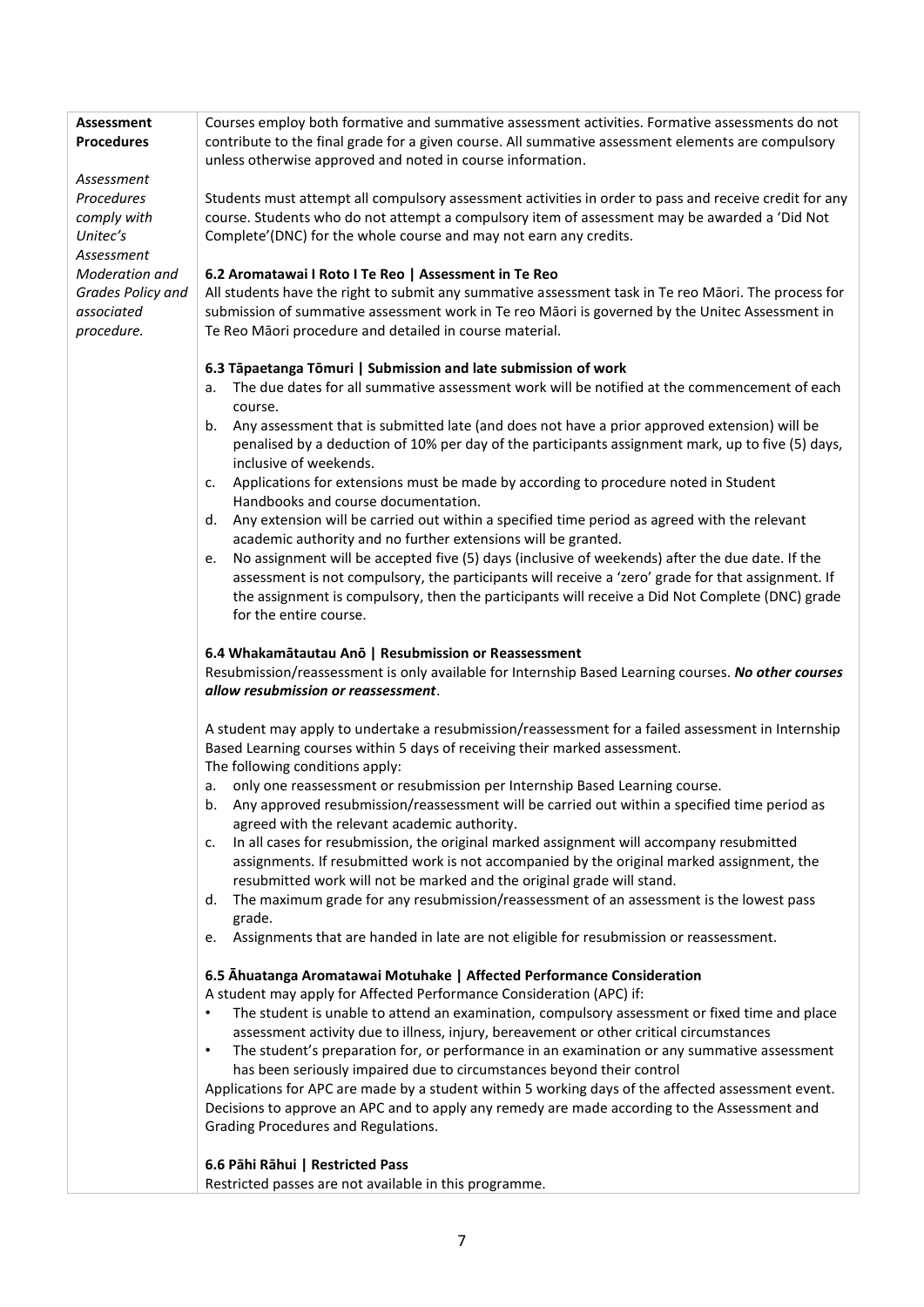|                              | grade that will be carried over.<br>6.8 Whakakorenga   Exclusions<br>a.<br>School.<br>b.<br>c.<br>d.<br><b>6.9 Examination Regulations</b><br>6.10 Tono Pīra   Appeals<br>Appeal Procedure. | 6.7 Tuaruatanga   Repeating Courses<br>third time is governed by Exclusion provisions below.<br>circumstances approved by the relevant academic authority.<br>reasons for such decision, and any orders made. | Students who are repeating a Level 1-8 course would normally be required to submit all assessment<br>items. In some cases, with the prior approval of the relevant academic authority, students may not be<br>required to repeat an equivalent assessment item that they had previously passed. This should be<br>negotiated within the first two weeks of the commencement of the course and will specify any course<br>Students may enrol and repeat a course that they have failed only once. Permission to enrol for a<br>No student will be allowed to enrol in any course more than twice unless there are exceptional<br>Any Student who fails to achieve at least 50 per cent of the credits that he or she is enrolled in in<br>any 12-month period may be excluded by the relevant Academic Authority from re-enrolling in<br>any further courses. The decision whether students can re-enrol in further courses will be based<br>on a student's likelihood of succeeding in further study and will be made by the relevant Head of<br>When calculating the 12-month period in a. above, Unitec reserves the right to include any<br>relevant time spent by the Student studying at another tertiary institution.<br>A Student who has not achieved a Pass Grade in the same Course on two occasions shall not be<br>enrolled again for that Course except with the permission of the relevant Academic Authority.<br>The relevant Academic Authority will advise the Student in writing of their decision, and the<br>All formal examinations in this programme are governed by the Unitec Examinations Regulations;<br>Students may appeal the decisions made under these regulations in accordance with the Student |
|------------------------------|---------------------------------------------------------------------------------------------------------------------------------------------------------------------------------------------|---------------------------------------------------------------------------------------------------------------------------------------------------------------------------------------------------------------|----------------------------------------------------------------------------------------------------------------------------------------------------------------------------------------------------------------------------------------------------------------------------------------------------------------------------------------------------------------------------------------------------------------------------------------------------------------------------------------------------------------------------------------------------------------------------------------------------------------------------------------------------------------------------------------------------------------------------------------------------------------------------------------------------------------------------------------------------------------------------------------------------------------------------------------------------------------------------------------------------------------------------------------------------------------------------------------------------------------------------------------------------------------------------------------------------------------------------------------------------------------------------------------------------------------------------------------------------------------------------------------------------------------------------------------------------------------------------------------------------------------------------------------------------------------------------------------------------------------------------------------------------------------------------------------------------------------------------------|
| 7. Whakaritenga<br>Whānui    |                                                                                                                                                                                             | 7.1 Whakamāramatanga ā-kaupapa   Definition of Terms                                                                                                                                                          | In these regulations, unless the context otherwise requires, the following definitions shall apply:                                                                                                                                                                                                                                                                                                                                                                                                                                                                                                                                                                                                                                                                                                                                                                                                                                                                                                                                                                                                                                                                                                                                                                                                                                                                                                                                                                                                                                                                                                                                                                                                                              |
| General<br><b>Provisions</b> | $\bullet$                                                                                                                                                                                   |                                                                                                                                                                                                               | 'Relevant academic authority' refers to an individual or role holder, or in some cases a<br>committee, who have been delegated the authority to make a decision within a specific                                                                                                                                                                                                                                                                                                                                                                                                                                                                                                                                                                                                                                                                                                                                                                                                                                                                                                                                                                                                                                                                                                                                                                                                                                                                                                                                                                                                                                                                                                                                                |
|                              |                                                                                                                                                                                             |                                                                                                                                                                                                               | circumstance. A schedule of the various relevant academic authority delegations is maintained by                                                                                                                                                                                                                                                                                                                                                                                                                                                                                                                                                                                                                                                                                                                                                                                                                                                                                                                                                                                                                                                                                                                                                                                                                                                                                                                                                                                                                                                                                                                                                                                                                                 |
|                              |                                                                                                                                                                                             |                                                                                                                                                                                                               | the Programme Academic Quality Committee responsible for the Programme.                                                                                                                                                                                                                                                                                                                                                                                                                                                                                                                                                                                                                                                                                                                                                                                                                                                                                                                                                                                                                                                                                                                                                                                                                                                                                                                                                                                                                                                                                                                                                                                                                                                          |
|                              |                                                                                                                                                                                             | 7.2 Ahuatanga Tauwhirowhiro Ritenga   Transitional Arrangements                                                                                                                                               |                                                                                                                                                                                                                                                                                                                                                                                                                                                                                                                                                                                                                                                                                                                                                                                                                                                                                                                                                                                                                                                                                                                                                                                                                                                                                                                                                                                                                                                                                                                                                                                                                                                                                                                                  |
|                              | Semester 1 2016                                                                                                                                                                             |                                                                                                                                                                                                               | 7.2.1 Transitional arrangements for students enrolled in the Graduate Diploma in Business prior to                                                                                                                                                                                                                                                                                                                                                                                                                                                                                                                                                                                                                                                                                                                                                                                                                                                                                                                                                                                                                                                                                                                                                                                                                                                                                                                                                                                                                                                                                                                                                                                                                               |
|                              |                                                                                                                                                                                             |                                                                                                                                                                                                               | Compulsory Courses for Graduate Diploma in Business - Operations Management                                                                                                                                                                                                                                                                                                                                                                                                                                                                                                                                                                                                                                                                                                                                                                                                                                                                                                                                                                                                                                                                                                                                                                                                                                                                                                                                                                                                                                                                                                                                                                                                                                                      |
|                              | Course Code                                                                                                                                                                                 | <b>Course Name</b>                                                                                                                                                                                            | <b>Transitional Course</b>                                                                                                                                                                                                                                                                                                                                                                                                                                                                                                                                                                                                                                                                                                                                                                                                                                                                                                                                                                                                                                                                                                                                                                                                                                                                                                                                                                                                                                                                                                                                                                                                                                                                                                       |
|                              | <b>BSNS7351</b>                                                                                                                                                                             | <b>Project Management</b>                                                                                                                                                                                     | Any Level 7 elective from courses approved<br>for Graduate Diploma in Business<br>(Operations endorsement). This is only<br>effective for those students who enrolled in<br>2016 and 2017.                                                                                                                                                                                                                                                                                                                                                                                                                                                                                                                                                                                                                                                                                                                                                                                                                                                                                                                                                                                                                                                                                                                                                                                                                                                                                                                                                                                                                                                                                                                                       |
|                              |                                                                                                                                                                                             |                                                                                                                                                                                                               |                                                                                                                                                                                                                                                                                                                                                                                                                                                                                                                                                                                                                                                                                                                                                                                                                                                                                                                                                                                                                                                                                                                                                                                                                                                                                                                                                                                                                                                                                                                                                                                                                                                                                                                                  |
|                              | Course Code                                                                                                                                                                                 |                                                                                                                                                                                                               | Compulsory Courses for Graduate Diploma in Business - Human Resource Management                                                                                                                                                                                                                                                                                                                                                                                                                                                                                                                                                                                                                                                                                                                                                                                                                                                                                                                                                                                                                                                                                                                                                                                                                                                                                                                                                                                                                                                                                                                                                                                                                                                  |